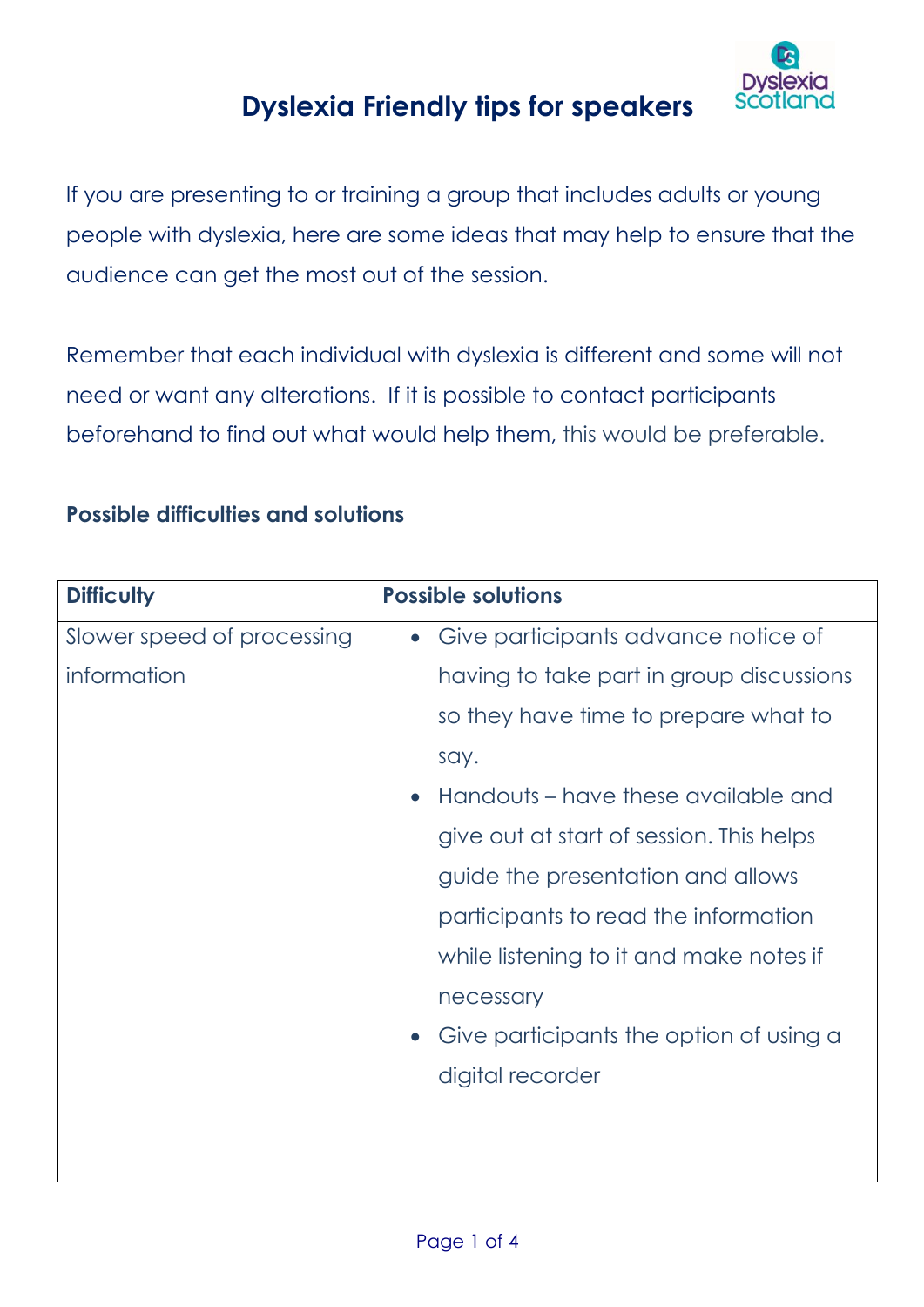| Inability to concentrate for | Don't make the session too long.               |
|------------------------------|------------------------------------------------|
| a great length of time       |                                                |
|                              | Ensure regular breaks, at least once an hour.  |
|                              |                                                |
|                              | Break down information into manageable         |
|                              | chunks, maybe broken up with more              |
|                              | interactive exercises.                         |
|                              |                                                |
|                              | If possible ensure that the venue is quiet and |
|                              | distractions such as busy roads outside are    |
|                              | reduced.                                       |
|                              |                                                |
|                              |                                                |

#### **Written materials**

When producing documents and worksheets it is important to focus on the presentation and layout to ensure that information is easily accessible. The following suggestions may be helpful.

- Use pastel shades of paper (cream is a good alternative to white).
- Matt paper reduces 'glare'.
- Avoid black text on a white background and light text on a dark background.
- Use text at font size 12 or above.
- Use fonts which are clear, rounded and have a space between letters, such as:

| <b>Century Gothic Comic Sans</b> | <b>Arial</b> | <b>Verdana</b> | <b>Tahoma</b> |  |
|----------------------------------|--------------|----------------|---------------|--|
|----------------------------------|--------------|----------------|---------------|--|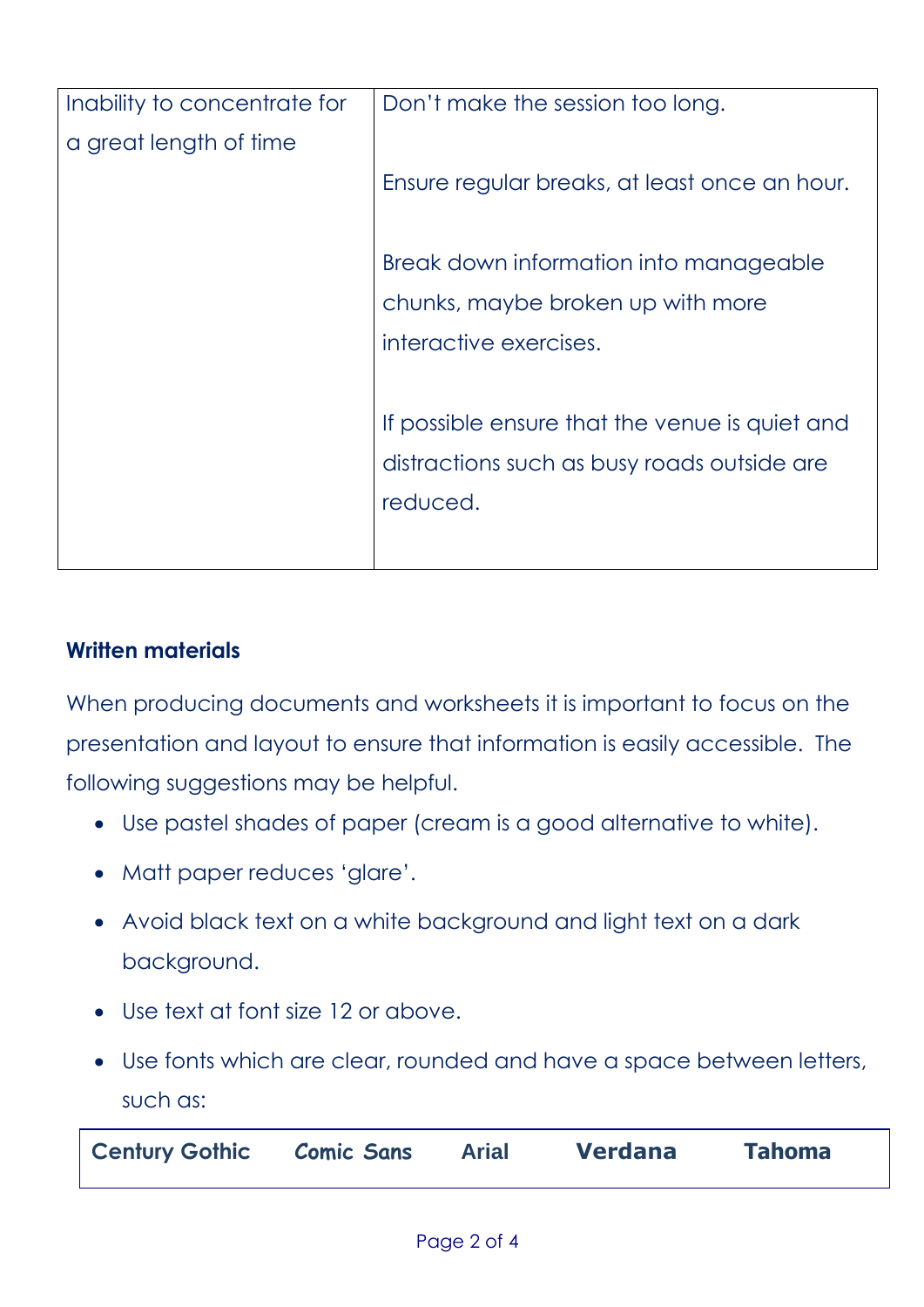There are also fonts that are similar to a handwritten style, or ones that might be more 'dyslexia friendly' such as:

| <b>Dyslexie font</b><br>DK Cool Crayon |
|----------------------------------------|
|----------------------------------------|

(You can find free or low costs fonts like these in Microsoft Word or online)

- Use 1.5 or double line spacing.
- Use wide margins.
- Use lower case rather than capital letters where possible.
- Use numbers or bullet points rather than continuous prose.
- Avoid using background graphics with text over the top.
- Use text boxes or borders for headings or to highlight important text.
- Avoid underlining and *italics* which can make words 'run together.
- Use bold text for titles, sub-headings or to draw attention to important information and key vocabulary.
- Colour-code text for example, block information in one colour, questions in another.
- Include flow charts, illustrations and diagrams to break up large sections of text and to demonstrate a particular procedure**.**



Page 3 of 4